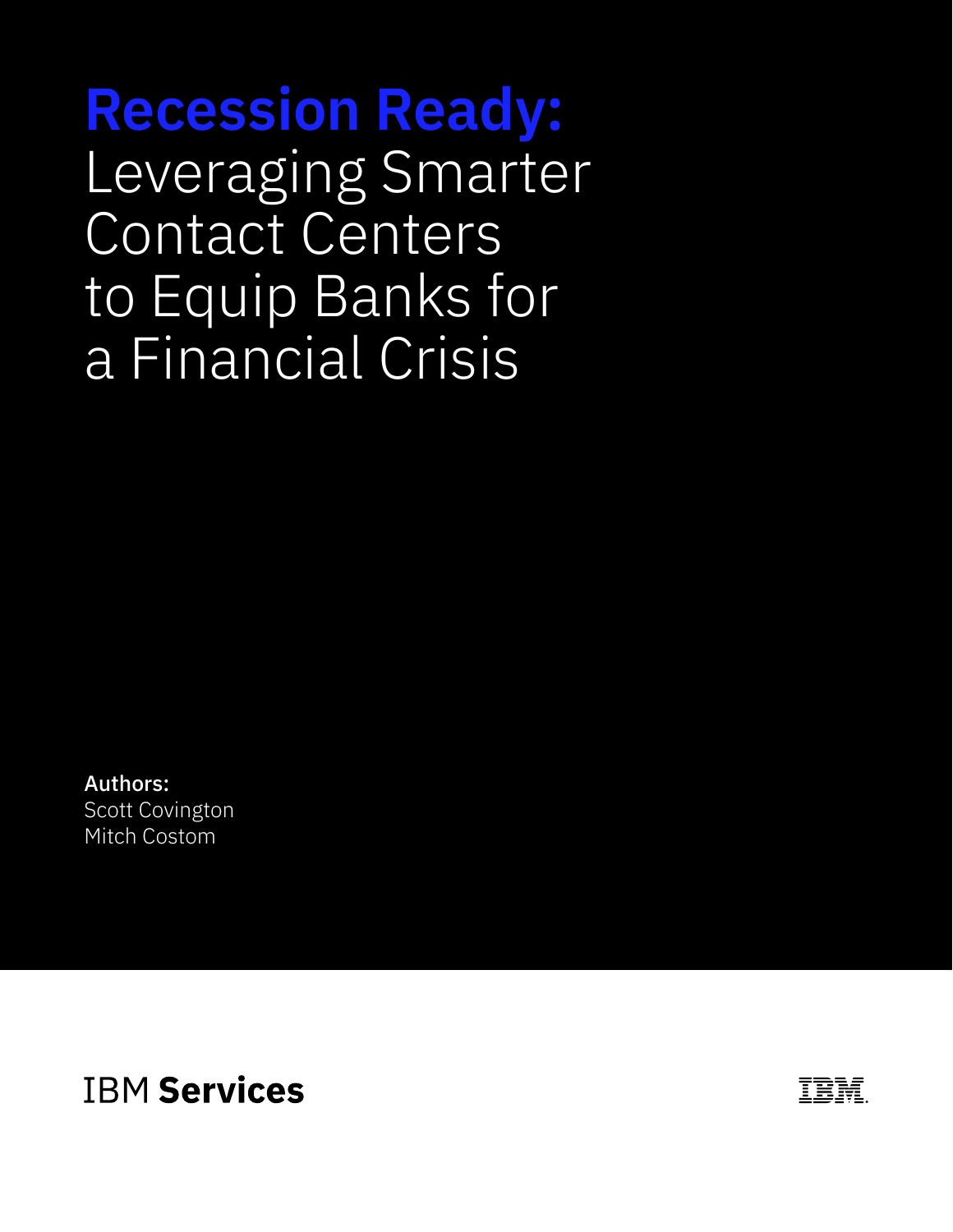

### **A RECESSION NOT LONG AGO**

In 2008, now 33-year old Ashley Jones graduated from college and entered one of the worst economies in American history. While she survived the Great Recession by living at home, she saw the pain her friends experienced as one after another defaulted on loans, unable to escape the collapsing economy and relentless debt collectors. Learning lessons from her experiences during the Recession, Ashley was initially very diligent in the intervening years: she only had three credit cards, zero debt, and a solid credit score.

As the coming ski season approached, Ashley, a Denver-based technical recruiter, purchased new skis and clothes on a credit card to celebrate a recent promotion. Riding high on her larger paychecks and the seemingly unstoppable American economy, this one-time celebratory purchase gradually paved the way towards larger and more-frequent purchases. Over time, Ashley began spending a few hundred dollars more than she budgeted per month, slowly building her credit card debt and losing her once-firm grasp on her finances and payment schedule.

Unbeknownst to Ashley, one of her financial institutions, Skier's Bank, has begun worrying about a possible recession. Concerned with its credit exposure amid the uncertain and rapidly shifting economic environment – with tariffs, Federal Reserve adjustments, and international considerations – Skier's Bank has become more diligent with debt collection.

The Bank is starting to introduce one-way text messages and email reminders in addition to the written letters sent to clients who begin to indicate out-of-pattern spending. Like many millennials, Ashley barely checks her (postal) mail and because she was not part of the Skier's Bank text message pilot, she didn't find out she was in default until three months after the fact. By the time the ski season was in full-swing, Ashley had received three "payment required" notices. As a result, Ashley's credit score has suffered and Skier's Bank sold the debt to a collection agency rather than attempting to collect from Ashley, which was a financial loss to the bank.

Ashley Jones is not unique. There is a large cohort of consumer borrowers in a similar position – not terribly delinquent, but also not fully engaged with their debt status – and this could have a significant impact on a lender's balance sheet. If consumer lenders are not able to fully engage with borrowers like Ashley, those lenders will be in an even worse position when the next recession arrives. Given this, lenders must begin considering how to leverage the power of engaged, omnichannel contact centers to mitigate losses.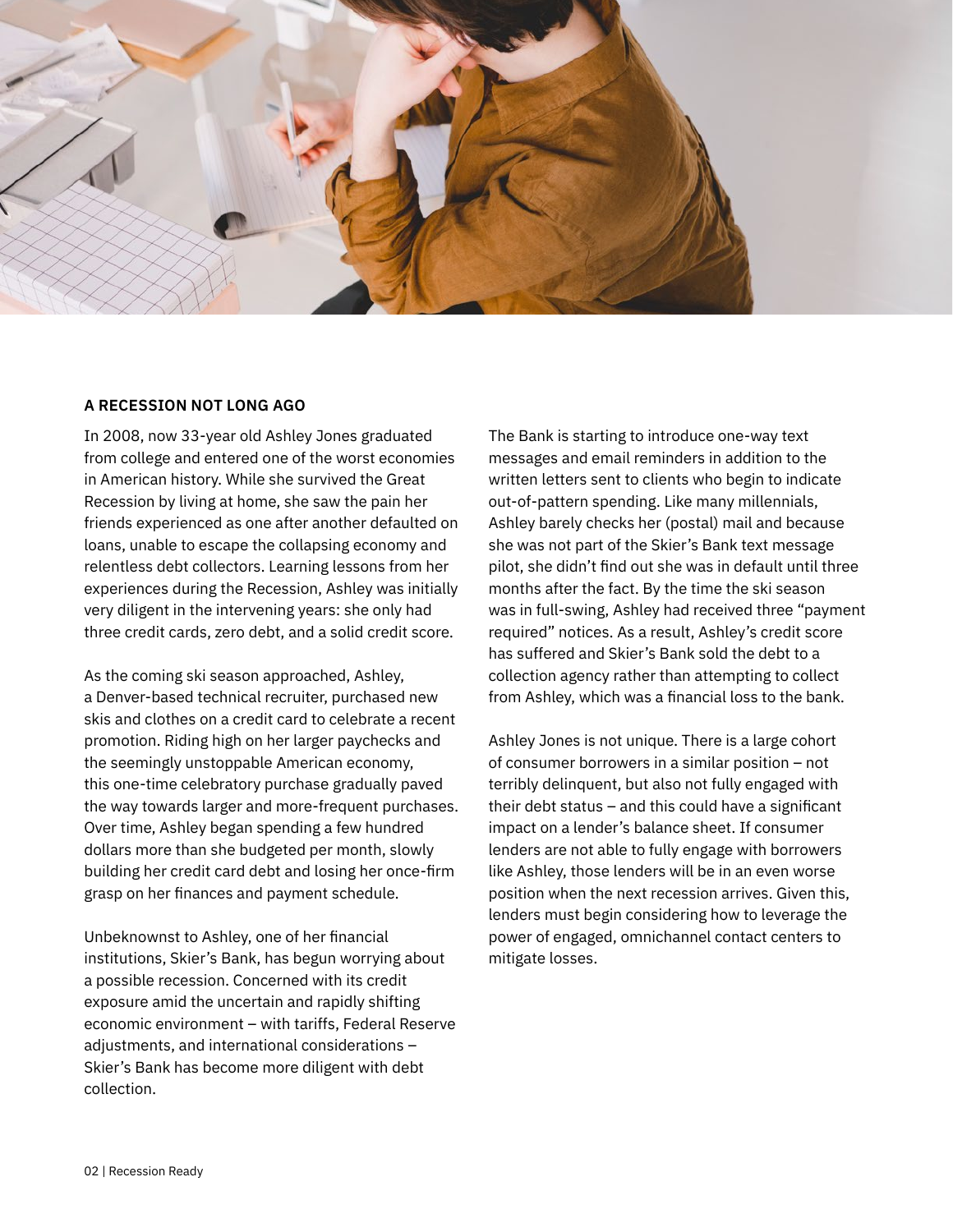# Smartphones and improved telecommunications have led to an exponential growth of data.



### **HOW DID WE GET HERE AND HOW CAN WE MOVE FORWARD?**

Consumer credit lenders like Skier's Bank are fundamentally not ready for the next credit cycle downturn. As the credit environment continues to worsen, many analysts and business executives predict a recession within the next 18 months.<sup>1</sup> Since Ashley graduated from college amid the Great Recession, the operating environment and consumer-enablement technologies for consumer credit lenders have changed dramatically. The introduction of smartphones and improvement in telecommunications technologies – from 3G to 4G, and soon, 5G – have led to data proliferation and the ability to gain meaningful insights from machine learning and artificial intelligence.<sup>2</sup> In an attempt to keep up with these changes, the financial services industry has focused on creating more digital capabilities and changing the way they traditionally interact with customers.

These improved customer touchpoints have drastically improved businesses' ability to segment and target customers, provide more accurate channel strategy, and conduct sentiment analysis based on a caller's vocal tone. Sentiment analysis in particular has enabled companies to improve their one-onone engagement with customers without significant overhead, as algorithms can prioritize, and sort callers based on vocal tone. Additionally, leading lending institutions have leveraged new, advanced technologies such as artificial intelligence and machine learning to advance other business functions, such as marketing, inbound customer service processing, and fraud ops. But, failing to inculcate the lessons from 2008, these same institutions have not deployed these technologies and used these lessons to improve loss mitigation efforts through contact centers.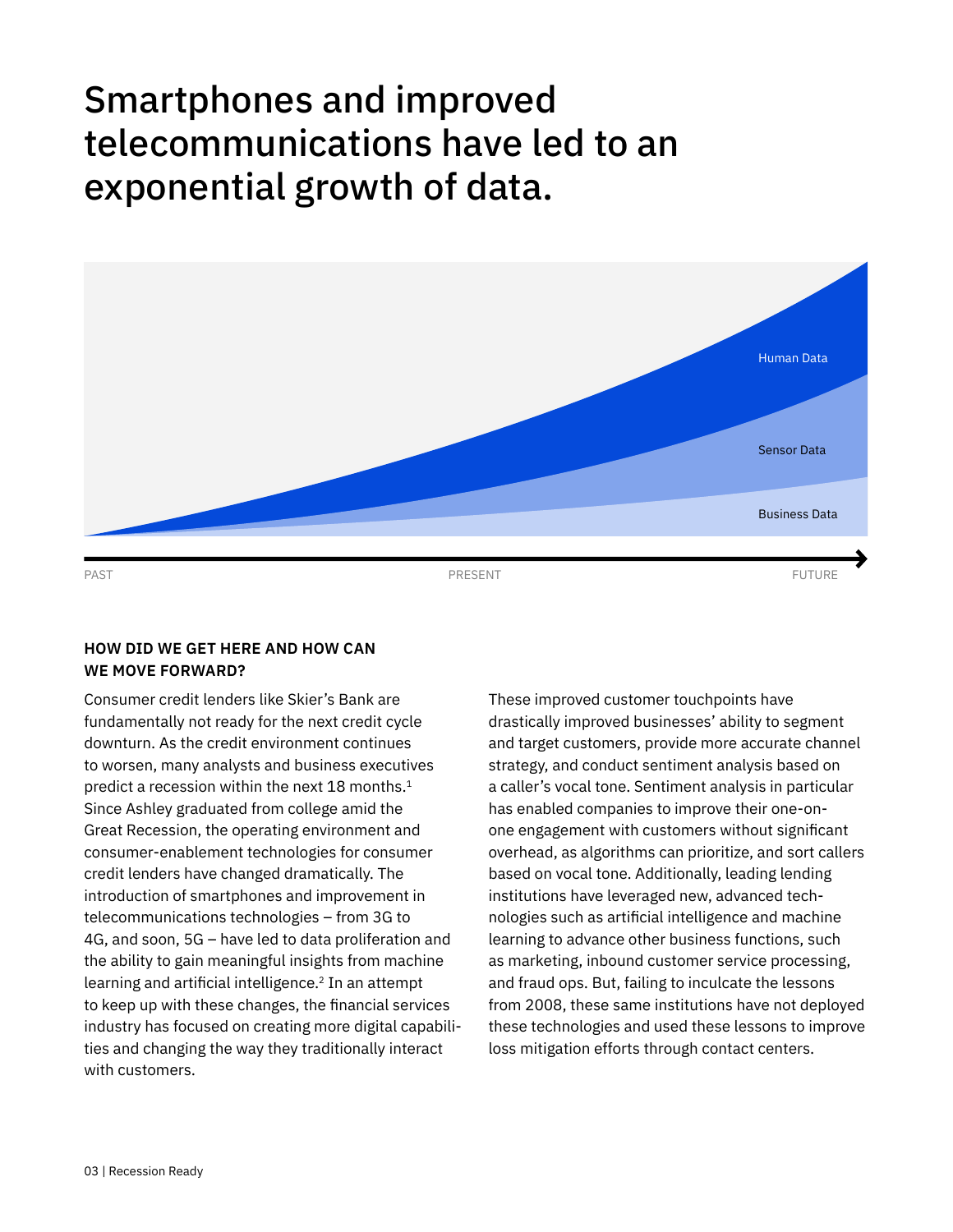Lenders can take a crucial step in their loss mitigation plan by identifying, empowering, and optimizing interactions with those customers most likely to default.

Banks must begin leveraging contact centers and advanced technologies to confront the changing operating environment and the coming recession by taking advantage of three opportunities. First, omnichannel contact centers can process customer data and behavioral cues to identify customers who are more likely to default in troubling times. This process is not revolutionary: it simply borrows a similar process used in the marketing department for micro-segmentation and advanced marketing.

In this instance, it is used to identify customers of concern – especially with an impending recession – by leveraging data related to behavior, value, and risk. Second, these contact centers can empower operations groups with channel strategy and timing models, enabling personalized communication strategies to better engage with customers. Third, the combined capabilities of the contact centers and advanced technologies can optimize the contact channel strategy for lenders, helping the bank identify whether they want to chase down Ashley's debt themselves, outsource the collection, sell the debt, or pursue legal action.

If lenders leverage their ability to identify, empower, and optimize their interactions with customers who have defaulted – or will default soon – they will be able to control their loss mitigation much more closely and put themselves ahead of their competition when times get challenging.

### **REASONABLE COSTS FOR BIG BENEFITS**

The reality, of course, is there are costs and risks associated with utilizing omnichannel contact centers to improve loss mitigation. Significant capital expenditures – in the form of machine learning investments and improved IT infrastructures – will also accompany increased operating expenses, especially at the contact center level. There are also necessary implementation costs to pilot, deploy, and scale the solution phases, in addition to the short-term inefficiencies that are created as business units and IT teams align to support the effort.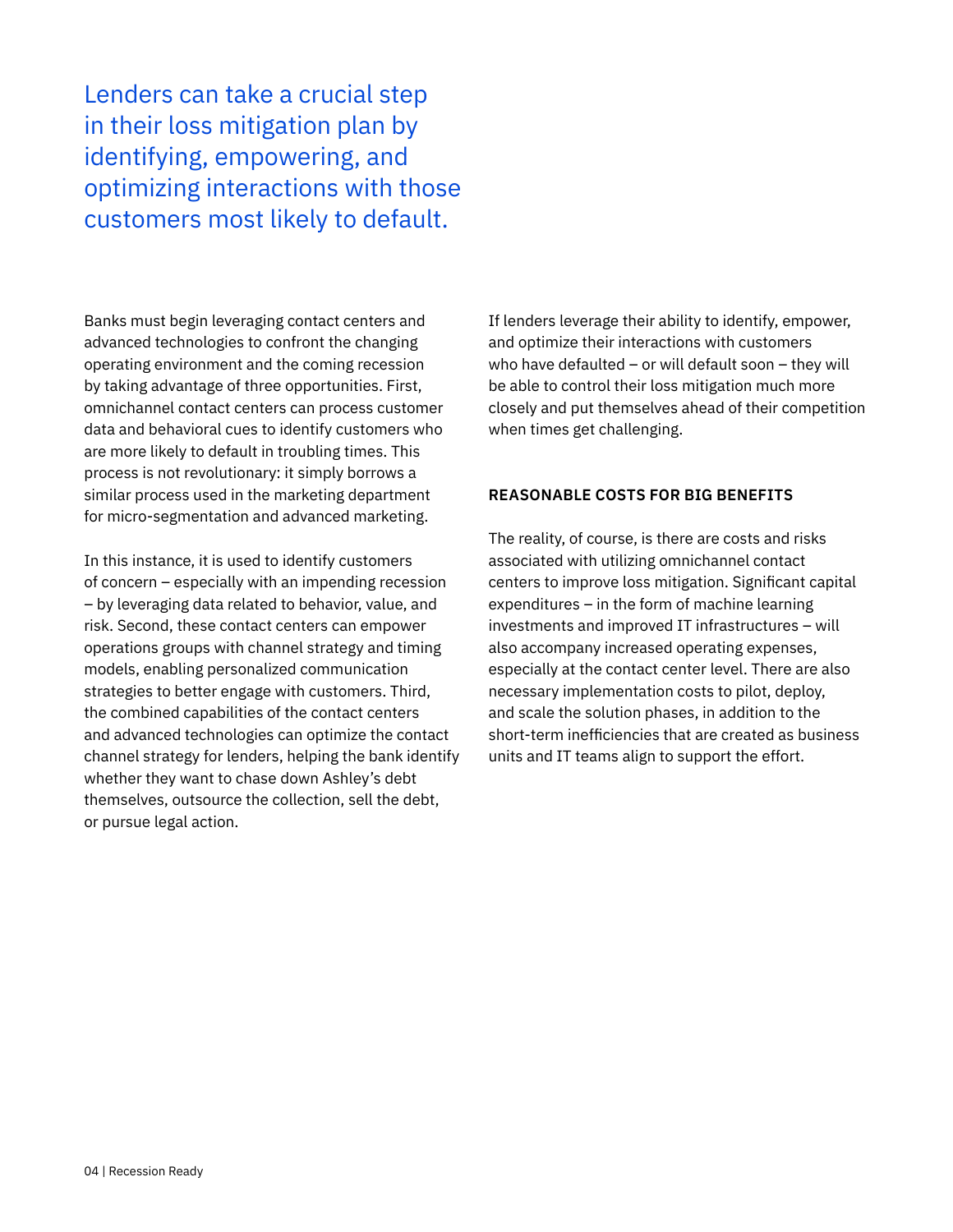By "nudging" customers into understanding when their interest rate will go up – from 0% to 3%, for example – customers are more likely to pay off their debt earlier.



But the benefits are numerous and will easily outweigh the costs in the long run. The first clear benefit is reducing the number of customers who progress to later stages of delinquency. Recent research shows by "nudging" customers into understanding when their interest rate will go up – from 0% to 3%, for example – customers are more likely to pay off their debt earlier.3 Though there are financial apps that support this nudging process – such as the "Debt Manager" app – most are unable to provide detailed calendar functions to fully leverage the "expediting effect" the researchers discovered.<sup>4</sup> A lender's smartphone app could implement this feature and, combined with engaged contact center teams, nudge their customers even more effectively.

Indeed, lenders should be doing this already, as the small software implementation costs easily outweigh the significant financial benefits lending institutions would receive. The second benefit is one debt collectors always strive for and frequently escapes them: improving the collection rate. Combining a common contact center technology – interactive voice recordings (IVRs), which are used throughout lending institutions to automate inbound phone calls – with basic behavioral economics – asking customers to

pledge the amount they will pay, and when they will pay it – can increase the likelihood of payment by 2.5% and the payment speed by half of a day.<sup>5</sup>

Combining these highly scalable IVR inbound solutions with similarly empowered employees conducting outbound engagement in the omnichannel contact centers would lead to significant increases in consumer payments and earlier payments to the lender. Third, these large lending companies can benefit by reducing their loan loss reserves, enabling capital to be released for higher returns or for use on broad business initiatives. This will not only impact the business' bottom line but as the contact centers continue to refine their risk profiles of customers based on new and relevant data streams, the loan loss reserves can continue to be reduced.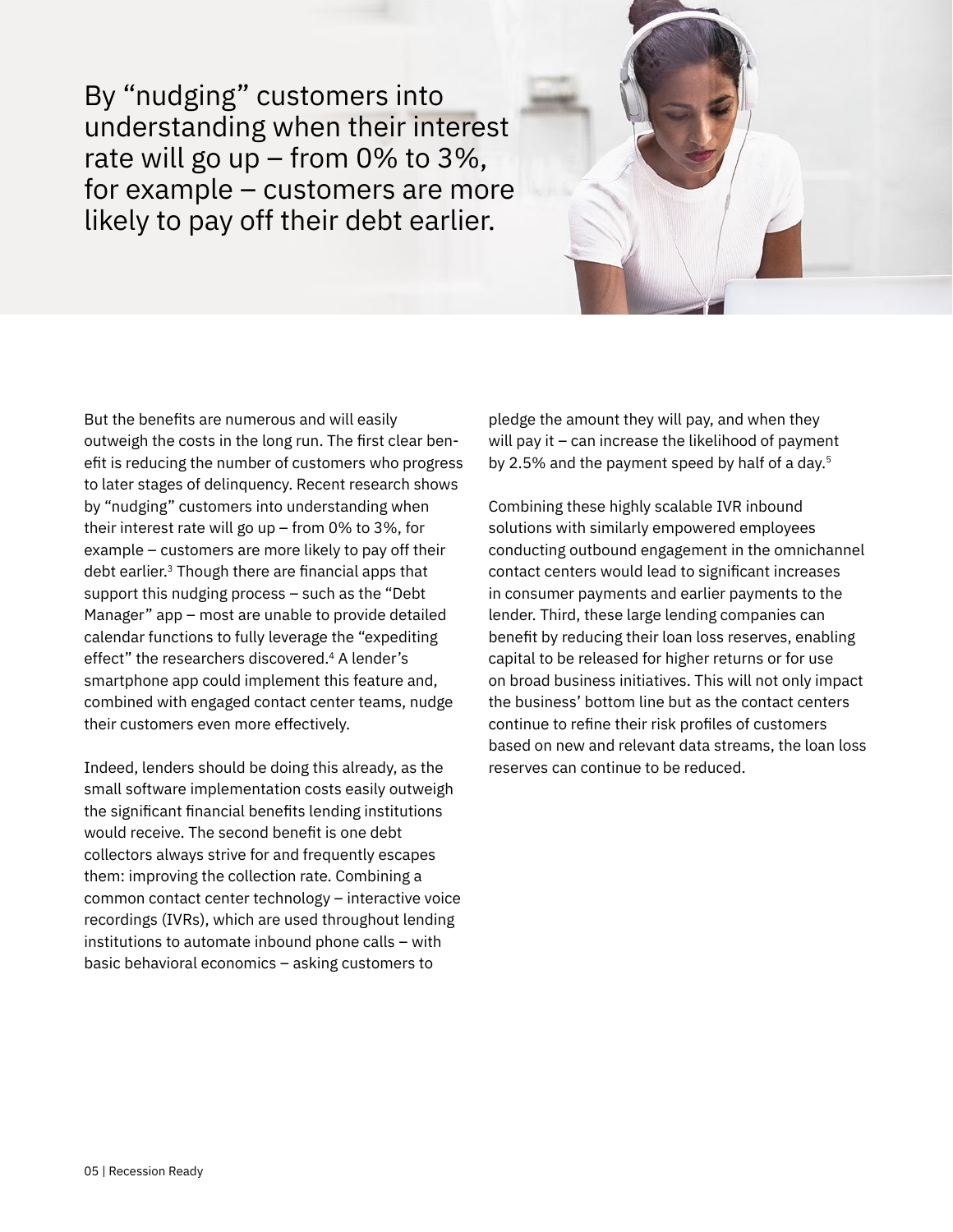# The most effective contact centers are managing over four customer channels



These benefits are not hypothetical. Leading lenders are in the beginning stages of utilizing technologies to improve their loss mitigation strategies. IBM and Bluewolf, IBM's Salesforce practice, have worked with a large insurer to identify two additional factors related to the rate of loan defaults that were not part of the insurer's risk model. With an impending economic downturn, other lending institutions could begin identifying similar macroeconomic indicators to help better identify risky customers and how to better communicate with them through omnichannel methods.6 Similarly, IBM and Bluewolf have helped a large US credit union to introduce behavioral segmentation to drive enhanced, real-time marketing campaigns.

In this instance, IBM accelerated revenue growth by identifying 18 differentiated customer segments and defining five separate marketing campaigns that would be triggered based on member offers. With similar strategies and techniques, this same model could – and should – be applied to loss mitigation of lenders. For example, this process modification could enable the identification of five different types of risky customers and three different campaigns to engage their uncertain financial behaviors, helping to increase payment likelihood and on-time payments.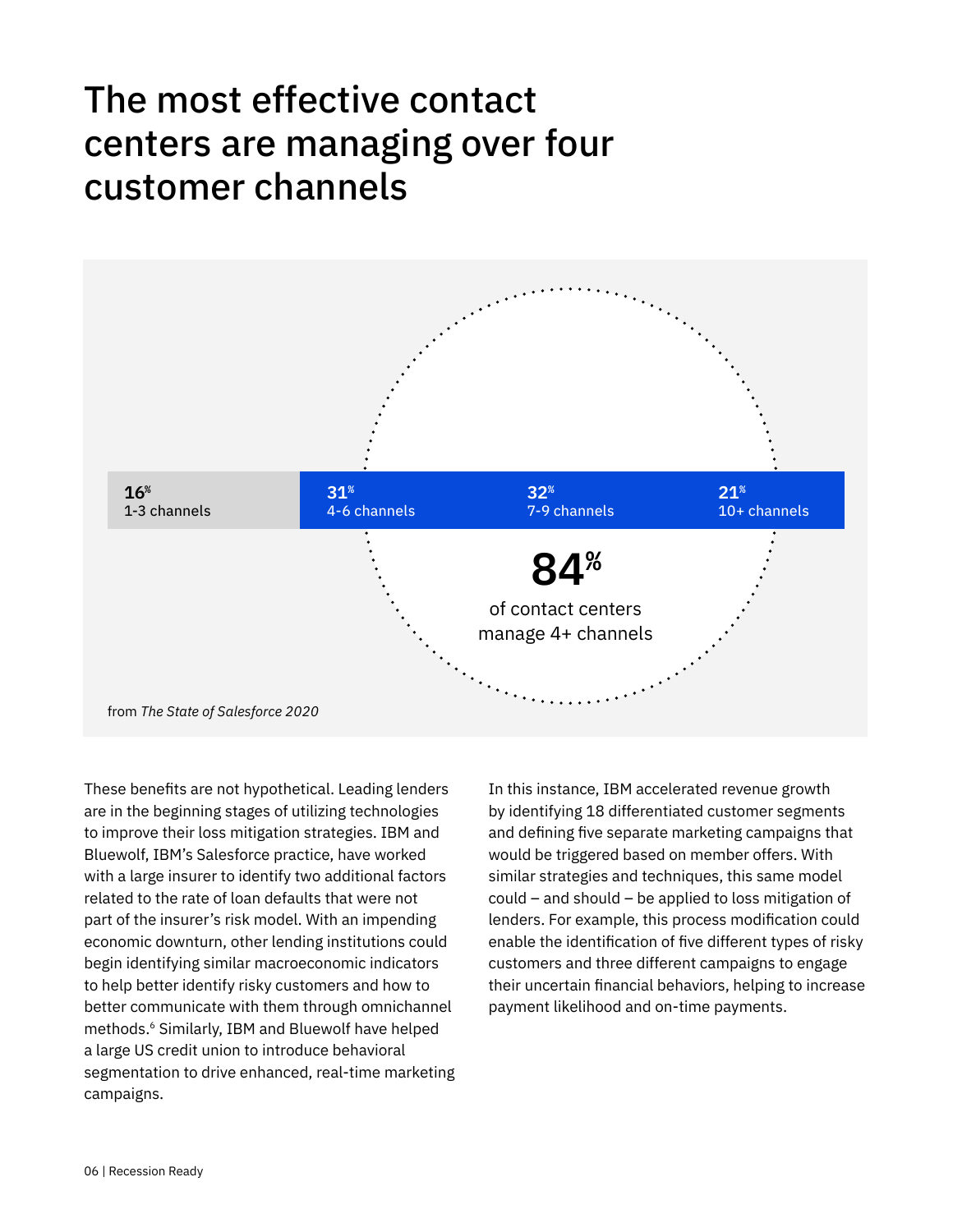#### **REALISTIC NEXT STEPS**

To begin more accurately and productively engaging customers like Ashley Jones, there are a series of actionable steps financial institutions can take. First, the business must understand whether they have the right tools in place to begin considering optimization of their consumer risk portfolio: the raw customer data, the enterprise technology, and the complementing analytics capabilities. The cross-functional nature of this initiative will require a thorough examination of whether the tools – including digital and contact center capabilities such as omnichannel contextual awareness – can be leveraged in their current state or additional resources are needed. After conducting this gap analysis, the heavy lifting can begin: the analysis should be used to develop a strategy for pilot implementation by enhancing, modernizing, leveraging the tools from marketing – such as artificial intelligence and machine learning – for loss mitigation.

In this second step, the business will identify the appropriate customers, empower operations groups with dynamic new information, and optimize contact center strategy with customers. This step is critical to better measure the effectiveness of "nudging" a small, representative group of customers, helping to improve the feedback loop and refine the process. The third and final step is to begin iterating and scaling the pilot, making necessary, populationspecific tweaks to improve predictive outcomes. Throughout this process, executive support of stakeholders with accountability into loss mitigation and customer engagement will be critical, especially as the business scales.

# **The AI Partnership For Contact Centers**

#### **IBM Watson knows the person**

Watson uses advanced AI capabilities with embedded machine learning to understand, analyze, and contextualize documents, files, cases, and more from diverse sources outside of Salesforce.

- Surface insights from previous customer cases
- Analyze nuanced tone and sentiment of customers and their reviews
- Extract relevant insights from thousands of news articles

### **Salesforce Einstein knows the customer**

Einstein helps you identify a customer's individual needs and puts them into the context of their history with your company's brand.

- Determine which customers are most likely to churn
- Identify which leads and opportunities are most likely to convert
- Understand sentiment and intent in text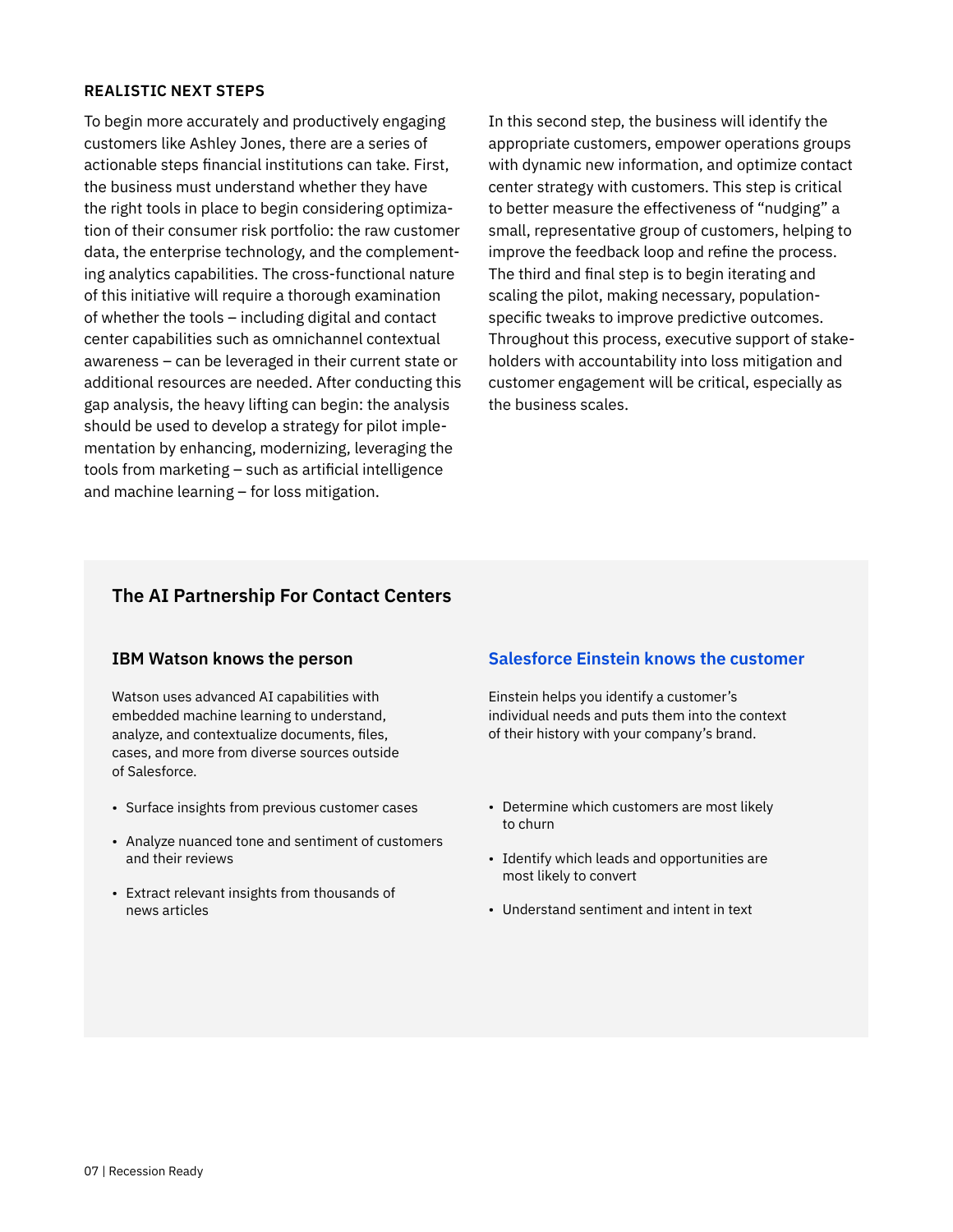## **A PROFOUND OPPORTUNITY**

There is a wealth of indications that a financial recession is coming in the next 18 months, a scary thought for consumers like Ashley Jones and consumer lenders such as Skier's Bank. Financial institutions have the profound opportunity to leverage current assets – omnichannel contact centers and enabling technologies – for loss mitigation. By identifying risky customers, empowering front-line operations, and optimizing contact channel strategy, lenders can help consumers avoid default and improve lenders' ability to collect. While this won't be a cure-all solution to a recession, it will reduce the financial hit to the business and also ensure Ashley can enjoy her days on the ski slopes this winter.

# Next Steps for Consumer Lenders

# **01**

Understand what customer identification tools the company uses

# **02**

Identify risky customers and create new contact channel strategy

### **03**

Began the pilot on risky customers, iterating and scaling the channel strategy quickly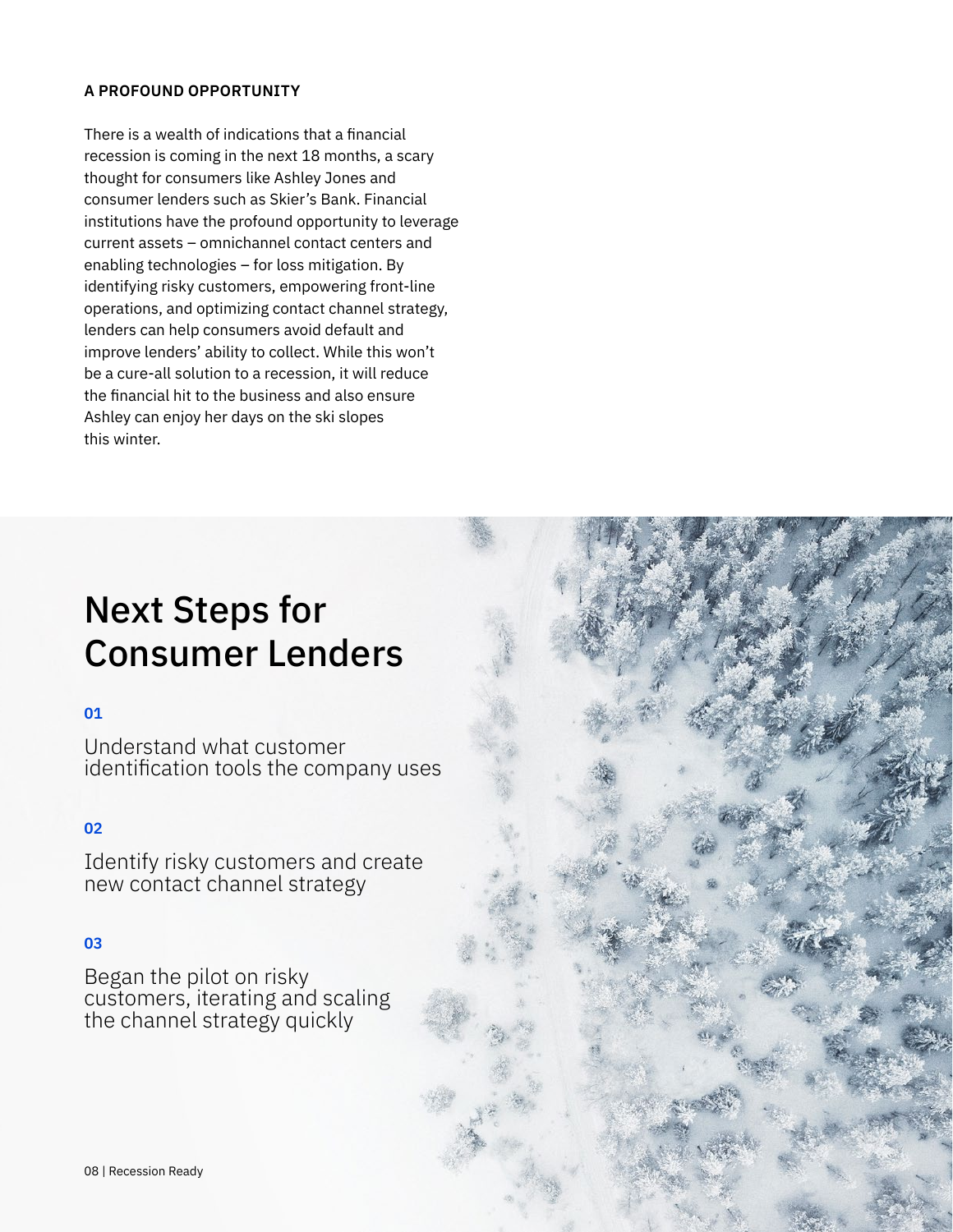# Authors Contributor



**Scott Covington**

Scott is a Managing Strategy Consultant within IBM Enterprise Strategy focused on guiding clients in omnichannel engagement and product management.



**Brad Begin**

Brad is a Sr. Managing Consultant in IBM's Enterprise Strategy and Interactive practice with a focus on banking, payments and insurance client solutions.



#### **Mitch Costom**

Mitch is a Strategy leader with IBM Services where he helps shape transformational partnerships with IBM's top clients and leads its Value Realization work.

# Notes and Sources

#### **01**

Stewart, E. "Recessions, and the Fear That Another One Is Just around the Corner, Explained." Vox, Vox, 27 Mar. 2019, www.vox. com/policy-and-politics/2019/3/27/18250823/recession-prepare-when-inverted-yield-curve

#### **02**

Fendelman, A. (2019, July 24). An Introduction to 1G, 2G, 3G, 4G & 5G Wireless. Retrieved from https://www.lifewire.com/1g-vs-2g-vs-2-5g-vs-3g-vs-4g-578681

#### **03, 04**

How to nudge consumers to pay off credit-card debt. (n.d.). Retrieved from https://review.chicagobooth.edu/behavioral-science/2019/article/how-nudge-consumers-pay-credit-card-debt

#### **05**

Mažar, N. (2018, July 26). How Behavioral Economics Could Help Reduce Credit Card Delinquency. Retrieved from https://hbr. org/2018/07/how-behavioral-economics-could-help-reduce-credit-card-delinquency

#### **06**

IBM Research & Past Client Work